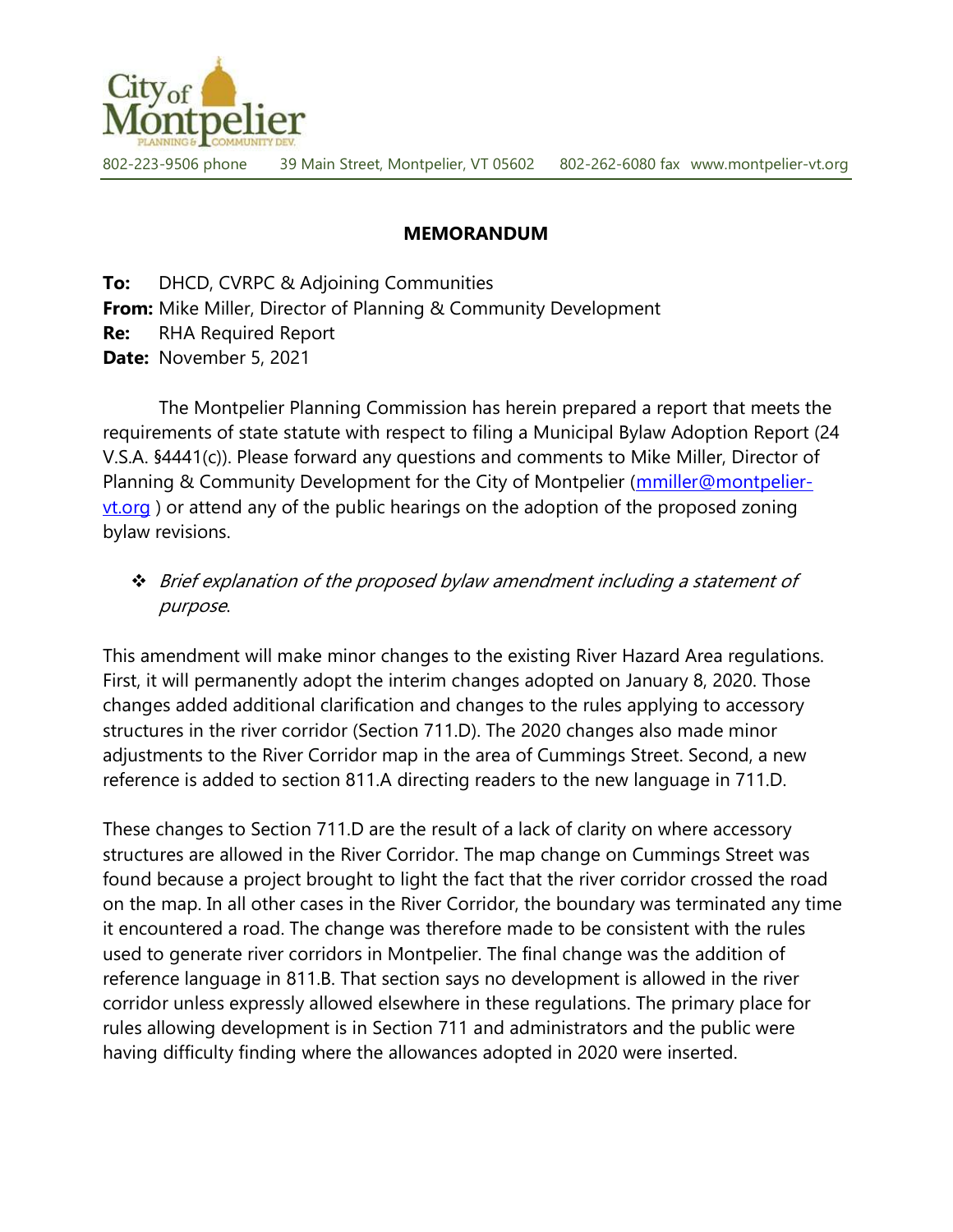$\div$  Findings regarding how the proposal conforms with or furthers the goals and policies contained in the municipal plan, including the effect of the proposal on the availability of safe and affordable housing.

The Master Plan Montpelier, Vermont (adopted December 20, 2017) identifies goals and policies for the future growth and development of the City. The plan has many goals and policies that apply to flood hazards and river corridors. Most of these are found in section 3.3 Goal A (Water Resources). For example:

#4. By 2017, Montpelier enhances floodplain management so that the capacity of our flood storage and mitigation areas has expanded by 25% of their 2010 levels.

4a. Conform and comply with existing National Flood Insurance Program (NFIP) requirements by analyzing and updating our existing floodplain regulations as per the NFIP Community Floodplain Management Regulations Review Checklist and Agency of Natural Resources suggests.

4b. Articulate a pattern of safe and flood resilient growth by designating zones of uses and densities in flood hazard areas.

4c. Develop higher standards of review and/or regulatory requirements in the floodplain, such as:

- Requiring lowest floors of residences to be higher than the base flood elevations;
- Protecting foundations to reduce damage resulting from scour and settling;
- Prohibit fill or by requiring compensatory storage;
- Requiring full compliance with floodplain management regulations when repairs are less than 50% of the buildings value;
- Protecting critical facilities to a higher level;
- Identifying and regulating areas subject to special flood hazard;
- Changing the zoning to maintain a low density of floodplain development.

4d. Consider policies that provide density bonuses for development that avoids the floodplain.

River Hazard Area regulations will prevent the creation of unsafe housing conditions by preventing the development of new units in the river corridor. Development within the flood hazard area will be required to be elevated including improvements to dwelling units that area substantially improved.

## \* Findings regarding how the proposal is compatible with future land uses and densities of the municipal plan.

The River Hazard Area regulations have been in place in Montpelier since at least 1973